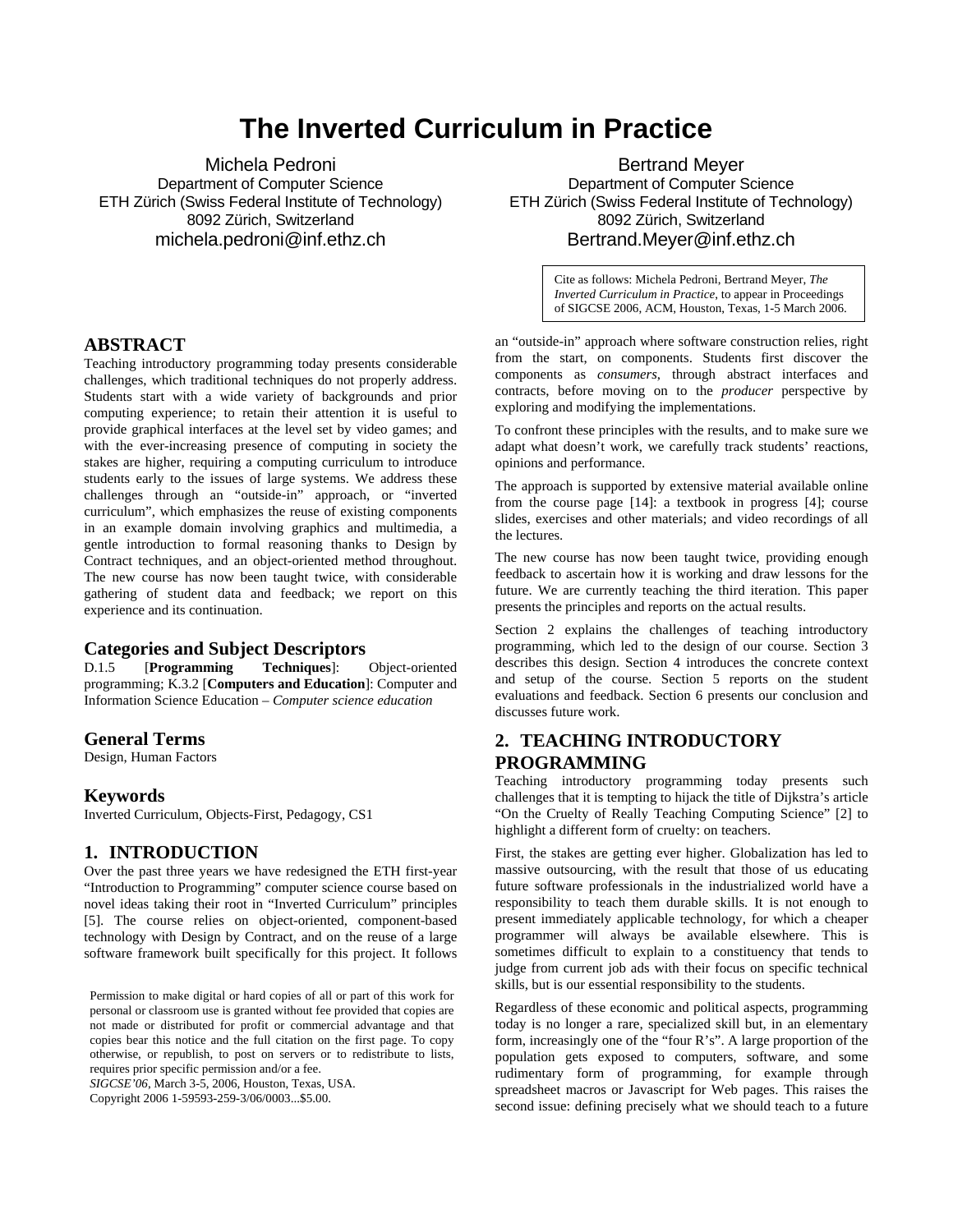professional. The ACM Curricula [9, 10] are helpful by clearly specifying different types of programming education.

This growing presence of software in non-computer-science endeavors leads to the third issue: the wide diversity of student backgrounds. Our students cover the full spectrum, from some who have barely touched a computer to those with extensive programming experience, to the point of having written an ecommerce site before they reach our first-year course. Section 5.2 gives a more precise view of the range of prior knowledge, based on student surveys. What should the teacher do in the face of such diversity? It is tempting to teach to the most advanced students only, by assuming a fair amount of experience; but this shuts out some who have the potential of becoming excellent computer scientists, and simply haven't had the opportunity or inclination to work with computers yet. We should not either — at the other extreme — bring everyone down to the lowest level; we must also find a way to catch and keep the attention of the more experienced students. The use of components, as detailed below, is a major part of our solution to this issue. By giving students access to high-quality software libraries, we let the novices take advantage of the functionality through their abstract interfaces, without needing to understand what's inside. The more advanced and intellectually curious ones can go inside the components, understand how they work, use them as guidance for their own goals, and eventually modify them.

The matter of maintaining students' attention brings up the fourth issue: quality of examples. The "Nintendo generation" [3] is unlikely to be very impressed with the small, purely abstract problems traditionally used for introductory programming. This means that while we use —in the terminology of the ACM Computing Curricula 2001 [10] — an *objects-first* approach (rather than "functional-first" or "imperative-first"), we go beyond "experimenting with [the notions of object and inheritance] in the context of simple interactive programs". Students expect more than small programs which, after all, any competent high-school student can learn to put together. Our approach is based on Traffic [13], a large software library, which provides advanced graphics, multimedia and interaction capabilities, intended to reach the quality level of today's video games and animations.

These observations are closely related to the fifth issue: how to teach the real challenges of professional software development. At university level, at least in a computer science or software engineering program, we can't just teach programming in the small. We have to prepare students for what professionals really handle: large programs. Techniques that work well for programming in the small are not sufficient in such contexts. How do we introduce students to the actual challenges of today's industrial software? The usual answer [9] is that teaching must be combined with practice, and that some issues only register when students have had more experience. While this observation is correct, it cannot be the full answer; even in a university context we need to expose students as early as possible to large programs. We address this challenge by confronting the students, from the start, with a large amount of software — much larger at least than anything that's commonly used in introductory courses: the Traffic library which (with the supporting libraries, EiffelBase, Gobo, EiffelVision and EiffelMedia) approaches the 150,000 line, 750-classes threshold.

Without the proper apparatus and method, beginning students would drown in such an abundance of software. Modern techniques of information hiding, data abstraction and especially Design by Contract are essential here. This enables us both to raise and answer the sixth issue: how do we introduce advanced but essential principles of methodology without disconnecting from the students? Such advice — to use abstraction, contracts and software principles in general — can sound preachy and unnecessary to them. Paradoxically, those who have already programmed a bit and stand to benefit most from these admonitions might be tempted to discard them since they know from experience that it is somehow possible — on small programs! — to reach an acceptable result without strict rules. Rather than preaching, the best technique is to show that a methodological principle such as the reliance on abstract interfaces with contracts makes it possible to do something that would otherwise be unthinkable: master the use of large amounts of reusable software performing sophisticated and impressive tasks, such as advanced graphics and animation. If an idea has saved you from drowning, you won't discard it as empty theoretical advice.

There are more issues, such as how to avoid "Google-and-Paste programming" [7], but the ones cited are already enough as background for the design of the course discussed here.

## **3. COURSE PRINCIPLES**

We now describe the principles underlying our course. They are not specific to our environment; indeed a number of other institutions have applied our ideas. ETH-specific elements and the practical course setup are discussed separately in section 4.

#### **3.1 Objects first**

We use object-oriented concepts right from the start. Object technology is based on the view that software development is modeling systems. This is a natural, eminently teachable approach, especially at the introductory level where one can introduce classes that directly reflect things and concepts familiar to the students — not just objects in the material sense of the term, but also abstract notions such as "itinerary" (in a public transportation application).

Object-oriented programming has largely captured the mindset of the industry today, partly because it is both suitable for advanced applications (it seems to be the only known approach that really scales up) and based on easily understandable elementary concepts. There is no reason to deprive our students from the best known techniques and practices.

## **3.2 Components**

As noted, we emphasize reuse from the start by giving students access to a large library, Traffic, and applications relying on Traffic — such as Flat Hunt described in section 3.6 —, all built for our course on the basis of other Eiffel libraries.

Using components has numerous advantages. It enables students to produce impressive applications from the start by relying on the power of libraries — even if initially these applications are really 10-line programs calling existing mechanisms. This takes care of the issue of catching and retaining students' interest. Most importantly, it enables us to ingrain key principles of reuse and abstraction into students' minds right from the beginning, teaching them that it's good to rely on solid existing solutions.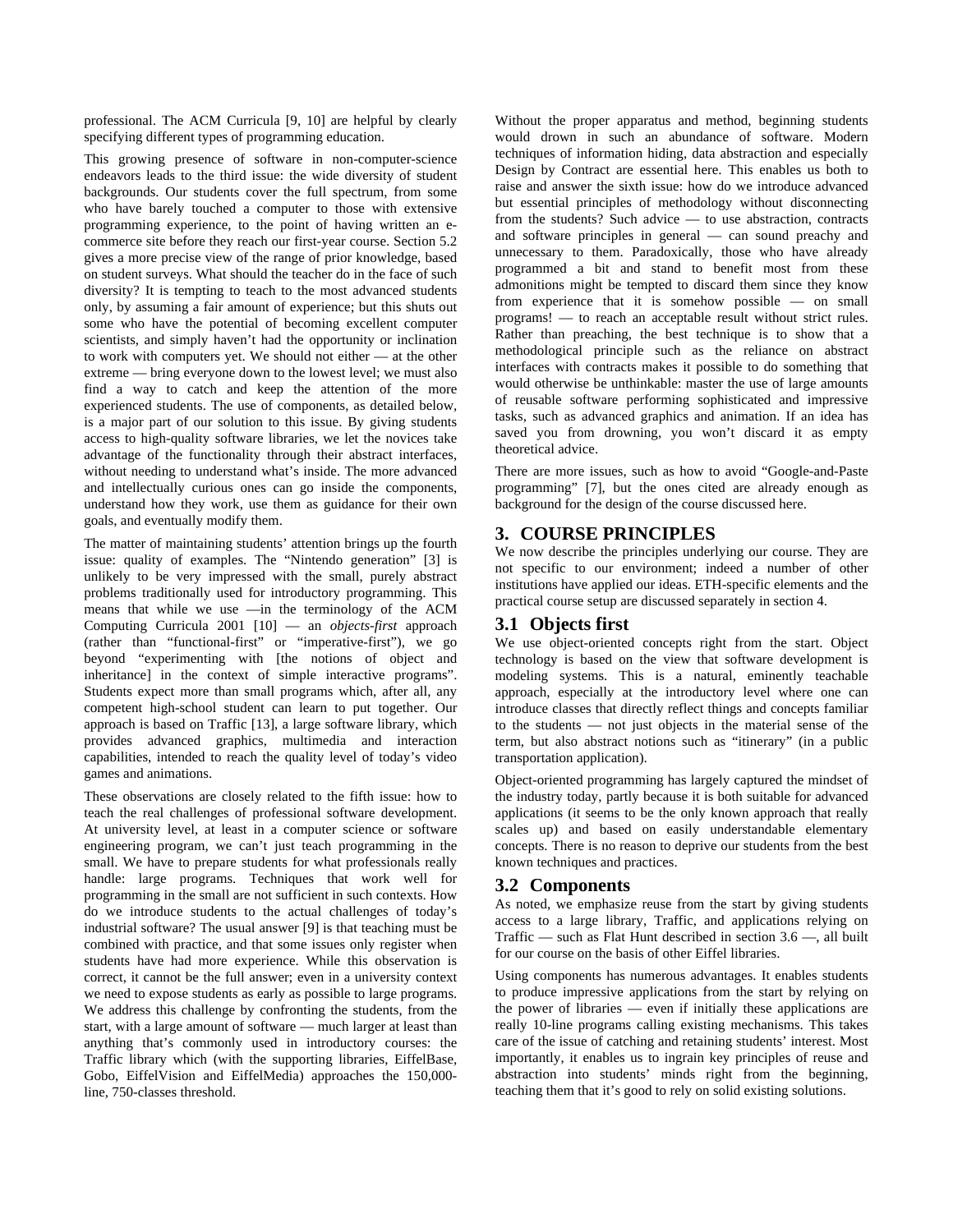#### **3.3 Abstraction and contracts**

For components to be "solid" requires that they come with clear specifications. Eiffel's **contracts** — specification elements associated with software elements: routine preconditions and postconditions, class invariants [6] — fill this role, together with the associated abstraction techniques. They make the "outside-in" approach possible: beginning students can quickly learn to be successful "consumers" of components through reading their *contract forms* [6]: abstract interfaces, including contracts, extracted automatically from the software.

### **3.4 Order of topics**

It is of course essential that students master all the traditional building blocks: variables, assignment, control structures and such. Where we differ from most existing curricula is in the order of exposition. In line with the outside-in approach, we start with what Maurice Wilkes called [11] the "outer" structure of the programming language: in our case, class interfaces, objects, features. We then progressively move to the "inner" structure.

#### **3.5 Formality**

Students need to understand that programming has a strong mathematical foundation, but here too preaching is not effective and some tact is required. We have seen curricula where students first spend two semesters studying a formal theory of software before being permitted to approach a keyboard. Since they have keyboards anyway, this risks creating a definitive gap in their minds between theory and practice, paradoxically reinforcing "hacking" attitudes that formal methods are supposed to fight in the first place. Another well-known approach is to use a functional language such as Scheme [1], or a logic language, distant from the techniques used in industry, to emphasize the mathematical basis of programming. Here too the risk exists that when students move to industry they will throw away what they have learned, finding it irrelevant. We prefer to justify a certain degree of formality — mathematically-based techniques for constructing programs — in a practical context. This makes it possible for students to write realistic programs, and to show them how these techniques, rather than being just a theoretical pet peeve of the professor, help them get these programs right. In particular, we introduce loops as an approximation technique, with the notion of loop invariant and loop variant as an integral part of the concept from the beginning. Eiffel's loop construct with its **variant** and **invariant** clauses, along with the rest of its Design by Contract mechanism, helps in this unobtrusive introduction of partially formal techniques.

#### **3.6 The software framework**

Our course fundamentally relies, as noted, on a software framework. The criteria for choosing an application domain included the following:

- It must be something with which students are immediately familiar.
- It must provide a rich base for complex algorithms and data structures, and an open-ended source of examples and exercises. In particular we are increasingly coordinating with other courses such as "Data Structures and Algorithms" and need to provide them with continuing material.
- It should include multi-media and advanced graphics.

We chose traffic in a city, with almost endless potential for modeling interesting concepts both simple and advanced, for graphics, animation, simulation, algorithms, exercises, use in other courses (for example "Data Structures and Algorithms") and extensions.

One such extension is games (which, in a university context, must be non-violent). We built one: Flat Hunt, a kind of "Scotland Yard" transposed to represent students chasing a real estate agent who only wants to rent to more respectable customers (Figure 1). Students projects produced many more.



**Figure 1 A Flat Hunt screenshot** 

The requirements for the software itself are:

- It must be very well designed and implemented, with<br>non-cryptic interfaces (GUI and API) and non-cryptic interfaces (GUI and API) and documentation. The framework is intended to be the primary model and reference for the students, in their process of learning by imitation; it must be impeccable in both the large and the small.
- It must provide multiple layers of abstraction of the domain to be used at different stages in the course.

For us, this has meant a software project of a size more commonly found in industry (although not always with the same quality requirements) than universities. Thanks to a grant from the ETH education development office, complemented by a Microsoft Curriculum grant, both gratefully acknowledged, we have been able to bring this project to an acceptable stage. The result, although still not ideal, is getting close to a level where we will turn it into a public open-source project to which we hope many universities will contribute.

#### **4. PRACTICAL SETUP**

We now describe the specifics of the course organization. The first iteration of the new course was conducted in the winter semester 2003-2004 with approximately 250 students and the second the following year with about 180 students.

#### **4.1 Course setup**

The participants are future computer science graduates on their way to a bachelor's and (preferably) a master's degrees. The course is held in the first semester of the program and is the only computer science course at that point. In the ETH tradition of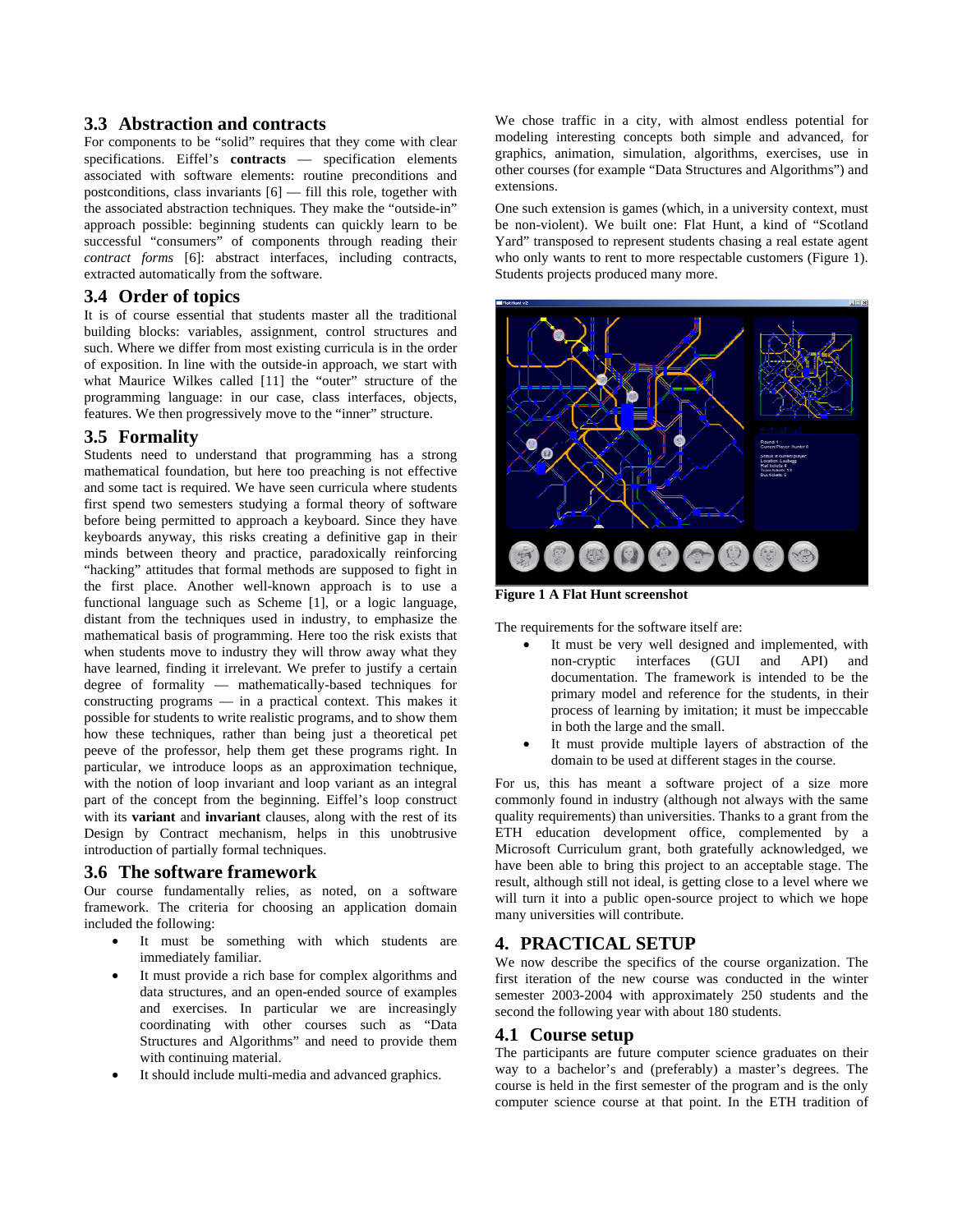providing a strong general science and engineering education to all students, the other courses are on logic, linear algebra, analysis, probability and statistics.

The weekly schedule includes four (two times two) plenary lectures by the professor and three exercise lessons by graduate and doctoral student tutors, with a group size of about 25. The duration of each lecture or lesson is 45 minutes.

The students are handed out weekly assignments from week 1 to week 9 including up to two sit-in assignments (simulating the exam). From week 10 to week 14 (semester end), students work in teams of three on a programming project.

#### **4.2 Student body**

Students fill in a questionnaire describing their prior computer and programming knowledge. The outcome (see the table in 5.2 below) confirms the diversity of the students. 22% in the first session and 14% in the second session started their computer science study without any programming experience. The percentage that did know some O-O programming before starting the course increased significantly between the two sessions from 35% to 44%. Correspondingly, the group of students that have worked with programs of more than 100 classes — a sizable experience for supposed novices — grew from 5% to 10%.

This trend has continued in the current third session (2005-2006) and seems indicative of a more general phenomenon: that "after the Internet bubble burst" we get proportionally more students attracted to computer science by genuine interest.

#### **4.3 Course material**

A new introductory programming textbook, "*Touch of Class*" [4], directly supports the course, most of the lectures being close to some of the material from one of its chapters. The textbook is in progress and currently available on line. In the first session, many chapters were being written as the course progressed, making it often uncomfortable for students. At present most of the material actually covered is present in the text.

All slides used in class are available on the Web, as well as exercises and other material. The Traffic software and the free EiffelStudio environment are also available for download. In addition, all lectures are recorded on video and put on the Web shortly after being presented. Students greatly appreciate the possibility of going over the material again at home.

#### **4.4 Grading and exercises**

There is no grading during the course, only the requirement of doing the homework, "classroom exercises" (mock exams) and project — not necessarily successfully, but showing effort — to get a certificate allowing participation in the exam, held after the year. We do correct assignments and provide constant feedback to the students; this simply has no effect on their final grades.

To the professor in charge (BM), coming from the US system, this ETH rule was initially a shock. In fact it has turned out to be tremendously helpful, enabling us to do our best teaching job without constant student obsession on grades. The course is in fact highly selective (in the terminology of [9] it is "filter" as much as "funnel", if only because of the absence of an entrance exam), but students can take a reasoned, long-term approach to learning programming.

## **5. STUDENT FEEDBACK**

#### **5.1 Nature of data and collection method**

We systematically track students' performance and gather their assessments of our own performance. The experience of the first session led us to new ideas of things to ask about the second time around. Here are some of the elements we collect.

*Initial questionnaires* ask students, at the beginning of the semester, to describe their previous experience, in particular any prior exposure to programming and programming languages.

*Assignment questionnaires* accompany every assignment, and must be filled for the assignment to be accepted. They include questions about the assignment itself (how difficult, how useful, what was hardest, time spent etc.). They help us "feel the temperature" of students and enable tutors to give feedback and support on specific topics.

Official *end-of-semester course evaluations* conducted by the ETH administration and the Department of Computer Science cover general student satisfaction with the course, difficulty of the course, any cross-cuttings with other courses etc.

In addition, an ongoing study by Marie-Hélène Ng Cheong Vee from the University of London, applied both to our course and a similar course there, tracks actual student performance in the programming exercises by recording errors and solution paths thanks to an option of the Eiffel compiler [8].

#### **5.2 Initial student knowledge**

Tables 1 and 2 summarize some results of the initial questionnaire. The higher percentage of students with prior programming knowledge in the second session — in particular the percentage of students that have worked with large programming projects — is also reflected in a higher average of years of using computers. The same applies to the percentage of students having worked in a job where programming was a substantial part (24% in 2003/04 and 32% in 2004/05). As noted this is part of a clear trend, continuing in 2005/06.

|                            |                       |                                              | 2003/04 | 2004/05 |
|----------------------------|-----------------------|----------------------------------------------|---------|---------|
| No programming experience. |                       |                                              | 22%     | 14%     |
| Some<br>exper-<br>ience    | No object-orientation |                                              | 38%     | 33%     |
|                            | Some<br>$O-O$         | Small projects                               | 35%     | 43%     |
|                            |                       | Large projects<br>$(>= 100 \text{ classes})$ | 5%      | 10%     |

**Table 1 Programming experience** 

|                    | 2003/04 | 2004/05 |
|--------------------|---------|---------|
| One year and less  | 1%      | 1%      |
| Two to four years  | 6%      | 1%      |
| Five to nine years | 55%     | 35%     |
| Ten years and more | 38%     | 63%     |

#### **Table 2 Computer usage**

#### **5.3 Overall student satisfaction**

An important indicator for the quality of the method is student satisfaction. The official evaluation of the course shows that it was very successful with the students. The average grade 4.0 (out of 5) reached in winter semester 2003/04 was even slightly improved in 2004/05 with an average grade of 4.1. This is toward